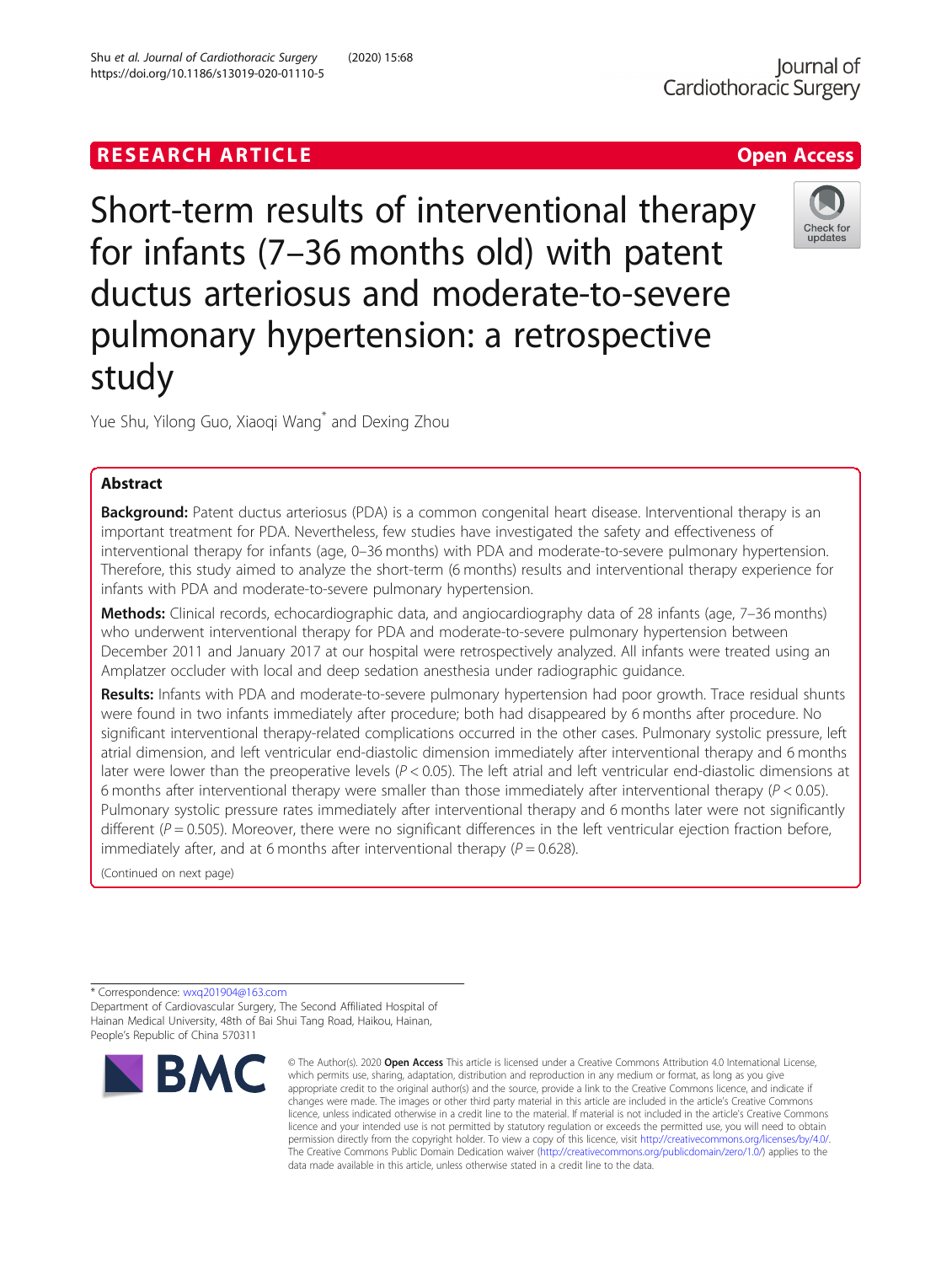### (Continued from previous page)

**Conclusions:** For infants (age, 7-36 months) with PDA and moderate-to-severe pulmonary hypertension, interventional therapy can achieve excellent immediate and short-term (6 months) results with careful preoperative evaluations, strict operative procedures, and careful follow-up.

Keywords: Patent ductus arteriosus, Pulmonary arterial hypertension, Infants, Interventional therapy, Congenital heart disease

## Background

Patent ductus arteriosus (PDA) is a common congenital heart disease that accounts for 10–21% of congenital heart diseases [\[1](#page-5-0)]. Interventional therapy is an important treatment for PDA. Nevertheless, there are few studies of the safety and efficacy of interventional therapy for infants (0–36 months old) with PDA and moderate-tosevere pulmonary hypertension. Therefore, this study was designed to analyze the short-term (6 months) results and interventional therapy experience for infants (7–36 months old) with PDA and moderate-to-severe pulmonary hypertension.

## Methods

#### **Patients**

From December 2011 to January 2017, a total of 78 infants with PDA were successfully treated with interventional therapy at our hospital. The inclusion criteria were as follows:  $age \leq 36$  months and PDA associated with moderate-to-severe pulmonary hypertension (pulmonary hypertension was determined by the ratio of pulmonary to aortic systolic pressure). Pulmonary and aortic systolic pressure were measured directly using a cardiac catheter before PDA occlusion (mild: 0.25–0.45; moderate: 0.46– 0.75; severe:  $> 0.75$  [[2\]](#page-5-0). The exclusion criteria were other cardiovascular malformations that required simultaneous treatment and cardiac insufficiency or Eisenmenger syndrome. Finally, 28 infants were included.

## Preoperative preparation

Electrocardiography (ECG), chest X-ray, and transthoracic echocardiography and blood gas analysis were routinely performed for all infants before interventional therapy.

## Operative methods

Procedure was performed under local and deep sedation anesthesia. Deep sedation anesthesia is mainly achieved by the intravenous administration of ketamine and midazolam. No muscle relaxants were used, and autonomous respiration was maintained. Catheterization of the right femoral artery and vein was routinely performed. Pressures of the pulmonary artery (PA), ascending aorta, and descending aorta (DA) were measured immediately thereafter. Subsequently, aortography was performed to determine the location, size, and type of the PDA and to

determine whether there were any other malformations (Fig. 1). Depending on the angiography results, an appropriate PDA Amplatzer occluder (Starway Medical Technology Inc., Beijing, China) and sheath were selected to occlude the PDA. Pressures of the PA, ascending aorta, and DA were monitored after the occluder was inserted appropriately. After 10 min, aortography was performed again (Fig. [2\)](#page-2-0). The following conditions were confirmed before releasing the occluder: pulmonary systolic pressure decreased after occlusion; pressure gradient < 20 mmHg between the proximal and dismal parts of the aorta at the location of the occluder; only mild or trace residual shunt after interventional therapy (trace: extravasation of the contrast medium has a cloudy appearance at the PA side of the PDA; mild: the PA, but not the pulmonary valve, could be seen using radiography; moderate: both the PA and valve could be seen using radiography) [\[3](#page-5-0)]; and vital signs were stable during procedure.

## Follow-up

Transthoracic echocardiography, chest X-ray, and ECG and blood and urine tests were routinely performed at



Fig. 1 Aortography prior to occlusion. The red arrow indicates the patent ductus arteriosus with a diameter of 5.89 mm. AO, aorta; PA, pulmonary artery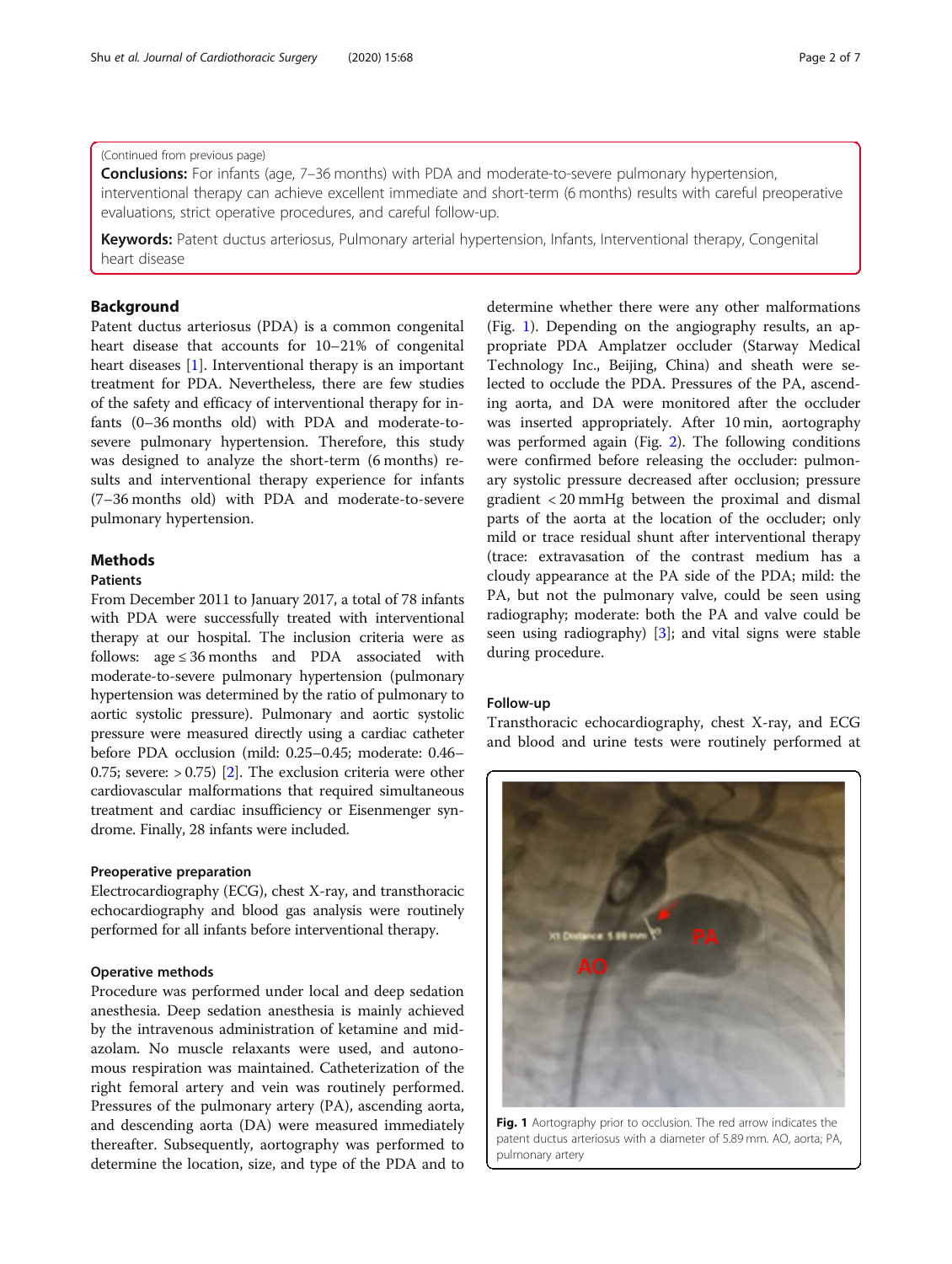24 h after procedure. Every infant underwent transthoracic echocardiography performed by a physician in our department at 6 months after procedure.

## Data collection and processing

Preoperative data collected included the sex ratio, age, weight, height, body mass index, PDA diameter, PDA diameter/DA diameter, PA/DA systolic pressure, PDA classification, left atrial (LA) diameter, left ventricular end-diastolic dimension (LVEDD), and left ventricular ejection fraction (LVEF). The pulmonary and aortic systolic pressures during the preoperative and immediately postoperative periods were measured using a cardiac catheter. LA, LVEDD, pulmonary systolic pressure, and LVEF were measured for every infant using transthoracic echocardiography at 6 months after procedure.

## Statistical analysis

Data are expressed as means ± standard deviation (SD) or percentages. Between-group comparisons of perioperative variables were analyzed using the chi-square test, Fisher's exact test, Student's t test, or Mann-Whitney U test, as appropriate. All statistical data were analyzed using SPSS version 19.0 (IBM Inc., Armonk, NY, USA).  $P < 0.05$  was considered statistically significant.

## Results

#### Characteristics of the study population

There were 28 infants in this study. The height and weight of every infant were collected and compared with those of infants in the normal cohort. According to the

World Health Organization child growth and development standard 2006, their weights and heights were lower than those of the normal cohort  $(P < 0.05)$  [\[4](#page-5-0)]. Therefore, their growth was poor. Because the infants were too young and their blood vessels were too narrow, it may not be sufficient to describe the size of the PDA as the diameter of the narrowest portion of the vessel (PDA diameter) alone. Therefore, the size of the PDA was described as the PDA and PDA/DA diameters. The DA diameter refers to the diameter of the DA at the origin of the PDA. Characteristics of the study population are shown in Table 1. Transthoracic echocardiography results before occlusion are shown in Fig. [3.](#page-3-0)

## Intraoperative data

Compared to the preoperative measurements, the pulmonary systolic pressure immediately after interventional therapy was lower  $(P < 0.01)$  and the aortic systolic pressure was higher  $(P = 0.042)$ . Preoperative and immediately postoperative pulmonary and aortic systolic pressures are shown in Table [2](#page-3-0). Immediately postoperatively, the pressures of the proximal and distal parts of the aorta at the location of the occluder were  $119.54 \pm 19.31$  mmHg and  $123.57 \pm 18.616$ mmHg, respectively, and there was no significant difference between them  $(P = 0.429)$ . There were only two infants who had trace residual shunt immediately after interventional therapy, which disappeared after 6 months. In this study, only six infants developed ecchymosis at the site of femoral artery puncture, which disappeared within 1 week after procedure. No

|  | Table 1 Characteristics of the study population |  |  |  |
|--|-------------------------------------------------|--|--|--|
|--|-------------------------------------------------|--|--|--|

| Patients (n)                              | 28                |
|-------------------------------------------|-------------------|
| Female                                    | 18 (64.29%)       |
| Age (mean $\pm$ SD, months)               | $25.50 + 10.54$   |
| Weight (kg)                               | $9.73 \pm 3.04$   |
| Height (cm)                               | $84.39 \pm 10.26$ |
| BMI ( $kg/m2$ )                           | $13.40 \pm 2.53$  |
| PDA diameter (mm)                         | $3.86 \pm 1.44$   |
| PDA diameter/DA diameter (%)              | $43.30 \pm 15.90$ |
| PA systolic pressure/DA systolic pressure | $0.565 \pm 0.023$ |
| PDA classification (n)                    |                   |
| Tube type                                 | 3                 |
| Funnel type                               | 25                |
| LA diameter (mm)                          | $23.57 \pm 3.74$  |
| LVEDD (mm)                                | $37.21 \pm 6.07$  |
| LVEF (%)                                  | $55.46 + 1.95$    |

BMI, body mass index; PDA diameter, the diameter of the narrowest part of the PDA; DA, descending aorta; PA, pulmonary artery; LA, left atrium; LVEDD, left ventricular end-diastolic diameter; LVEF, left ventricular ejection fraction.

<span id="page-2-0"></span>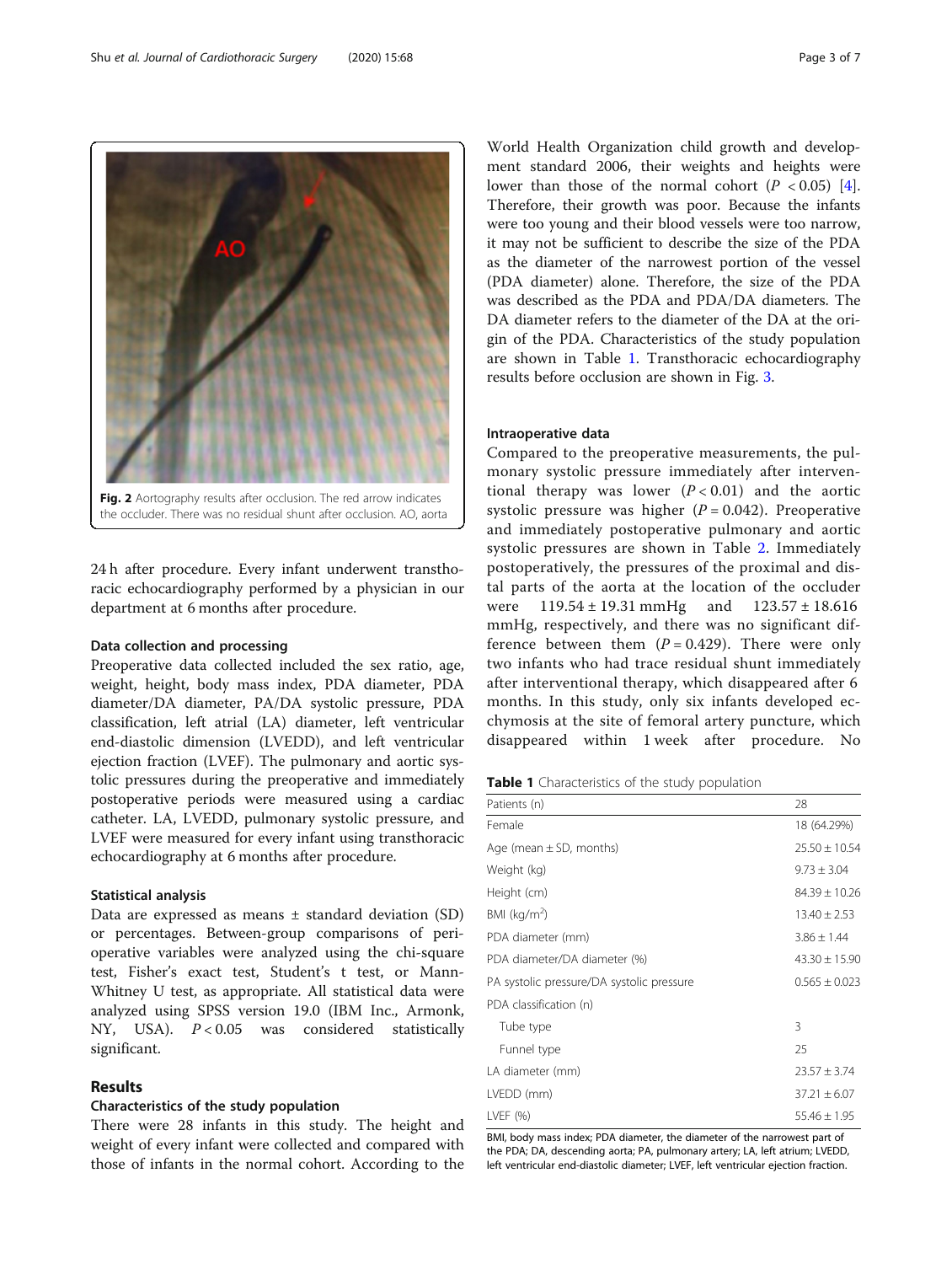thrombus, pseudoaneurysm, and other vascular damage or complications occurred.

#### Short-term results

Transthoracic echocardiography was performed for every infant at 6 months after interventional therapy (Fig. 4). Pulmonary systolic pressure, LA diameter, and LVEDD immediately postoperatively were lower than the preoperative dimensions  $(P < 0.05)$ . The LA diameter and LVEDD at 6 months after procedure were smaller than the immediate postoperative dimensions  $(P < 0.05)$ . The results showed that the diameter of the left side of the heart decreased within 6 months after procedure. There were no significant differences in the pulmonary systolic pressures at 6 months after procedure and immediately after procedure ( $P = 0.505$ ). There were also no significant differences in the LVEF before, immediately after, and at 6 months after procedure  $(P = 0.628)$ . There was only one infant whose pulmonary systolic pressure was 65 mmHg immediately after procedure. After 6 months of regular treatment with bosentan (2 mg/kg, twice per day), the pulmonary systolic pressure decreased to

30 mmHg. Characteristics of the infants during the perioperative period are shown in Table [3.](#page-4-0)

red arrow indicates the occluder. There was no residual shunt after

occlusion. PA, pulmonary artery; AO, aorta

#### **Discussion**

The main findings of this study were that the growth of infants in this study was poor because of PDA and moderate-to-severe pulmonary hypertension and that pulmonary systolic pressure decreased after procedure. Only one patient experienced moderate pulmonary hypertension immediately after procedure; that patient recovered after 6 months of regular treatment with bosentan. Furthermore, the LA diameter and LVEDD of all infants decreased by the 6-month follow-up and eventually returned to normal, which was consistent with the results of a previous study [[5\]](#page-5-0).

The ductus arteriosus is the connection between the main PA and the distal part of aortic arch; it serves as the main pathway of fetal blood circulation. Commonly, the ductus arteriosus functionally closes within 10–20 h after birth and becomes the arterial ligament during the neonatal period. PDA refers to the persistent opening of the ductus arteriosus after birth, which is one of the most common congenital heart diseases that often occurs in infants born prematurely [[6\]](#page-5-0). Clinical features of

Table 2 Pulmonary and aortic systolic pressures (mean ± SD, mmHg) during the preoperative and immediately postoperative periods

| $      -$                 |          |                             |                          |  |  |  |
|---------------------------|----------|-----------------------------|--------------------------|--|--|--|
|                           | Patients | Pulmonary systolic pressure | Aortic systolic pressure |  |  |  |
| Preoperative              | 28       | $62.89 + 12.37$             | $110.32 \pm 13.25$       |  |  |  |
| Immediately postoperative | 28       | $27.82 \pm 7.85$            | $119.54 \pm 19.31$       |  |  |  |
| D.                        |          | < 0.01 <sup>b</sup>         | $0.042^a$                |  |  |  |

Statistical comparisons:  $a$   $p$  < 0.05;  $b$   $p$  < 0.01.

<span id="page-3-0"></span>

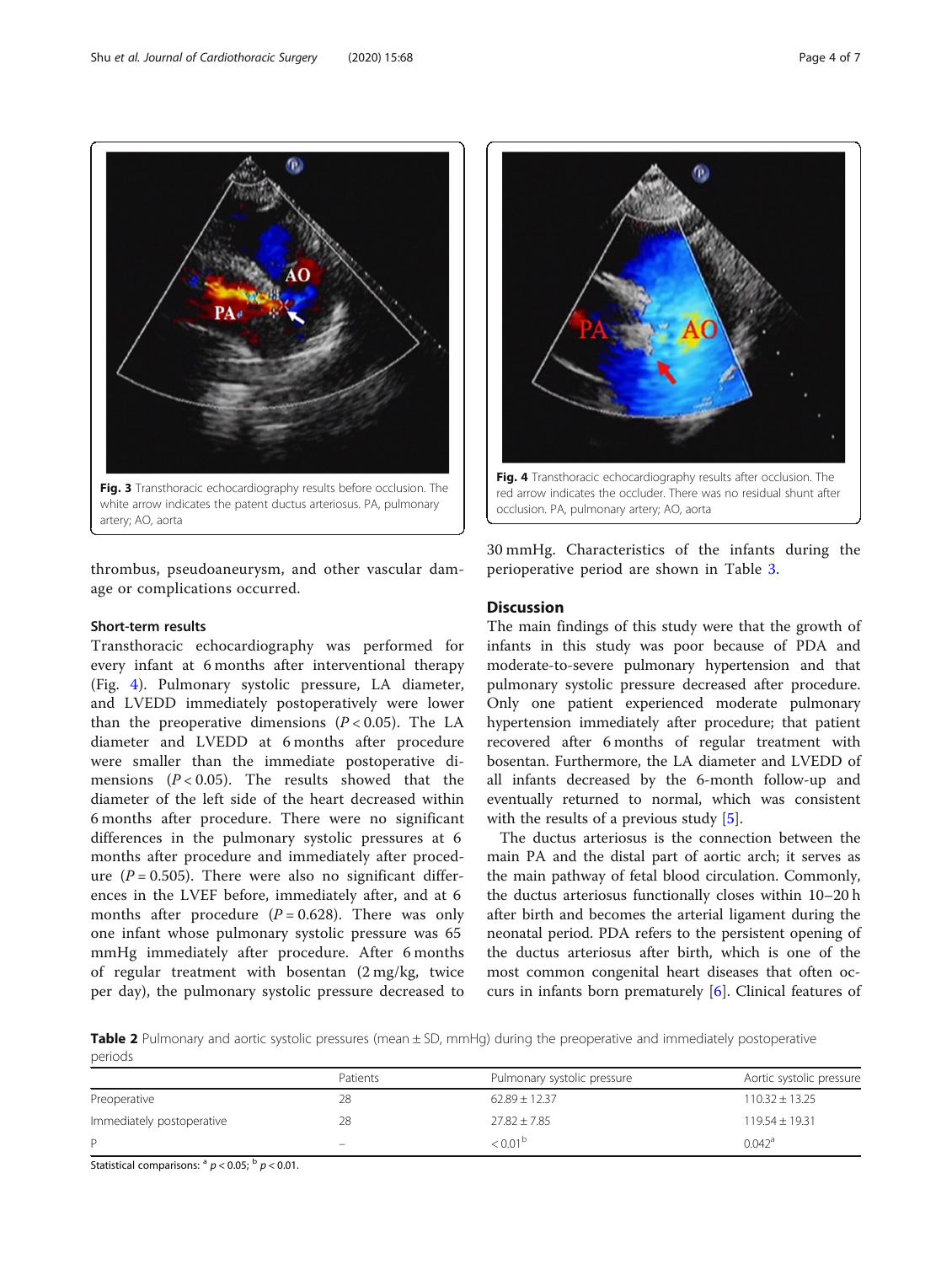|                                    | Preoperatively                 | Immediately postoperatively | At 6 months postoperatively     |        |
|------------------------------------|--------------------------------|-----------------------------|---------------------------------|--------|
| LA diameter (mm)                   | $23.57 \pm 3.74^{\circ}$       | $20.21 \pm 4.63^{\circ}$    | $18.04 \pm 2.15$ <sup>a,b</sup> | < 0.01 |
| LVEDD (mm)                         | $37.21 + 6.07^b$               | $32.82 + 5.37a$             | $79.82 + 4.39$ <sup>a,b</sup>   | < 0.01 |
| Pulmonary systolic pressure (mmHg) | $62.89 + 12.37$ <sup>a,b</sup> | $77.82 + 7.85$ <sup>a</sup> | $25.57 + 5.17^b$                | 0.013  |
| LVEF $(% )$                        | $55.46 \pm 1.95$               | $55.43 + 1.71$              | $54.18 \pm 9.46$                | 0.628  |

<span id="page-4-0"></span>**Table 3** Characteristics of infants during the perioperative period (mean  $\pm$  SD)

LA, left atrium; LVEDD, left ventricular end-diastolic dimension; LVEF, left ventricular ejection fraction. Statistical comparisons:  $a<sup>a</sup> p < 0.05$ ;  $b<sup>b</sup> p < 0.01$ .

infants with PDA are recurrent respiratory tract infections, feeding difficulties, and heart failure; therefore, treatment should be performed as early as possible after diagnosis [\[7](#page-5-0)].

Compared with traditional thoracotomy, interventional therapy has three major advantages: less trauma without thoracotomy; interventional therapy can be performed under local and deep sedation anesthesia without tracheal intubation; and quick recovery after procedure. Therefore, interventional therapy has become an important treatment for PDA.

#### Treatment experience

#### Preoperative experience

Chest X-ray, transthoracic echocardiography, and ECG and femoral arterial blood gas analysis were routinely performed before interventional therapy [\[8\]](#page-5-0). Interventional therapy was performed when the participants met the following criteria: comorbidities that contraindicate interventional therapy, including pneumonia, were excluded by chest X-ray; transthoracic echocardiography showed enlargement of the left atrium and ventricle (indicating that the volume load of the left side of the heart was increased and left-to-right shunt was present), LVEF was > 50%, and other cardiovascular malformations that require simultaneous treatment were excluded; malignant arrhythmias were excluded by ECG; and differential cyanosis was excluded by a femoral arterial blood gas analysis.

### Intraoperative experience

Target vessel catheterization All patients were infants with low weights, and target vessel catheterization was difficult to perform. To improve the success rate of catheterization, the following suggestions should be considered: all procedures should be performed in a satisfactory state of anesthesia; the fasting duration should be reduced (4 h before procedure); intravenous fluids should be administered before interventional therapy; and catheterization should be performed under ultrasound guidance if necessary.

Strict operative procedures All infants had low weights, fragile vascular states, and cardiac tissues. Therefore, interventional therapy should be performed cautiously to avoid bleeding or malignant arrhythmia caused by any rupture of the blood vessels or heart.

Careful selection of the occluder and sheath Because the femoral artery and vein of infants are small, a large sheath or occluder may not reach the correct location and may cause serious damage to the vessel and endocardium [[9,](#page-5-0) [10](#page-5-0)]. In our experience, the sheath is directly proportional to the weight of the infant and the diameter of the PDA. The sheath diameter is slightly larger than the weight (kg) of the infant. For infants with moderateto-severe pulmonary hypertension, the left-to-right shunt is reduced due to the decreased pressure gradient. The PDA is muscular only during infancy, when it is more elastic. Therefore, the diameter of the selected occluder should be larger than measured diameter [\[11](#page-6-0)]. In our department, we choose occluders that are 4–6 mm larger than the measured diameter. The largest sheath and occluder used in this study were 10 Fr and 12–14 mm, respectively, for an 18-month-old girl whose weight was 8.7 kg and PDA diameter was 7.1 mm.

Trial occlusion All infants need to undergo trial occlusion. During this trial, the infant's vital signs need to be monitored. When the vital signs of the infant are not stable, the trial should be stopped and the occluder should be retracted immediately. The nature of the pulmonary hypertension should be determined. For patients with PDA and pulmonary hypertension, the nature of the pulmonary hypertension is determined via right heart catheterization and pulmonary vasoreactivity testing using oxygen inhalation. Sometimes, the diagnosis needs to be confirmed further using a lung biopsy. In this study, enlargement of the left side of the heart and adequate blood oxygen saturation suggested dynamic pulmonary hypertension. Therefore, the evaluation process was simplified and the nature of pulmonary hypertension was determined directly by trial occlusion. When the pulmonary systolic pressure was reduced > 25% after the PDA was occluded, we concluded that the patient had dynamic pulmonary hypertension and interventional therapy was performed [[2,](#page-5-0) [12\]](#page-6-0). Iatrogenic descending aortic coarctation should be avoided. Pressures of the ascending and descending aortas should be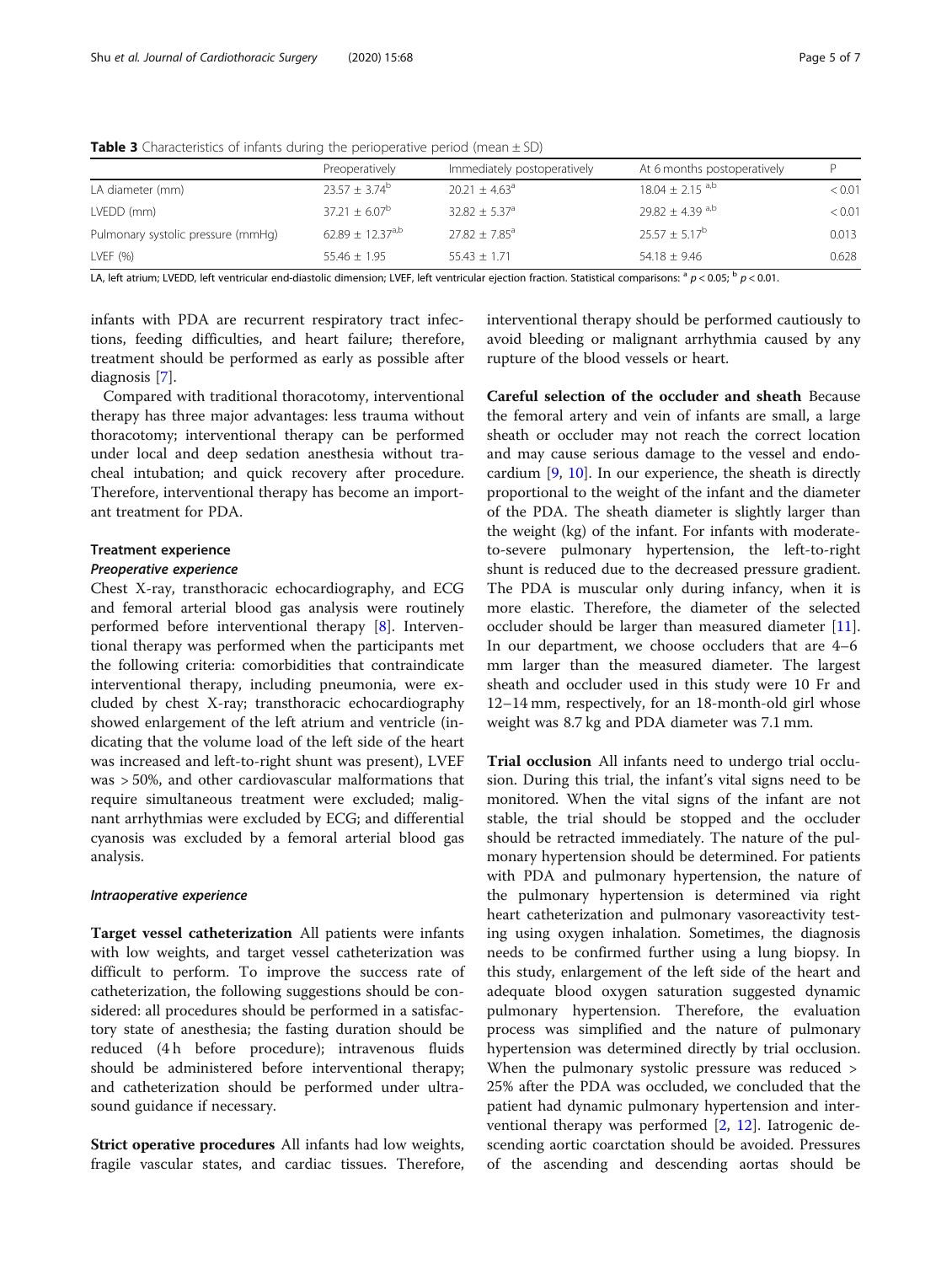<span id="page-5-0"></span>monitored during trial occlusion. Previous studies showed that iatrogenic descending aortic coarctation was not present when the pressure gradient between these two areas was < 20 mmHg after the PDA was occluded [[13,](#page-6-0) [14\]](#page-6-0). Therefore, when the blood flow is clearly blocked or when the pressure gradient is > 20 mmHg, the occluder should be retracted. The shape and location of the device should be monitored via aortography 10 min after trial occlusion. When the location of the occluder is not stable and its shape is not satisfactory, the occluder should be retracted. The occluder should be retracted when the status of the residual shunt is greater than mild.

#### Postoperative experience

The common complications of interventional therapy for PDA are lower extremity veno-occlusive or ischemic necrosis, hemolysis, thrombocytopenia, residual shunts, and device displacement [\[15\]](#page-6-0). To reduce the incidence rates of these complications, certain steps should be performed after procedure. First, the duration of lower limb immobilization and pressure dressing after interventional therapy should be limited. The pulse of the dorsalis pedis artery should be monitored, and lower limb edema should be prevented. Second, urine should be checked for hemolysis at 24 h after interventional therapy; treatment may be performed with hormones and alkalization of the urine when hemolysis is present. In severe cases, the occluder should be removed surgically [[16\]](#page-6-0). Third, unless there are contraindications to antiplatelet therapy, aspirin should be prescribed routinely for 6 months  $(3-5 \text{ mg/kg/d}).$ 

Follow-up Transthoracic echocardiography, chest X-ray, and ECG and blood and urine tests should be performed at 24 h after procedure. Transthoracic echocardiography should be repeated for every infant at 6 months after procedure.

Limitations This study had some limitations. This was a retrospective, non-randomized study. No multivariate analyses were performed. Therefore, we could not eliminate selection bias. Further prospective, randomized, large-scale, long-term studies that include multivariate analyses are needed to validate our findings.

## Conclusions

It can be challenging to provide interventional therapy for infants (age, 7–36 months) with PDA and moderateto-severe pulmonary hypertension. However, with careful preoperative evaluation, strict operative procedures, and careful follow-up, interventional therapy can achieve excellent immediate and short-term (6 months) results in these infants.

#### Abbreviations

PDA: Patent ductus arteriosus; ECG: Electrocardiogram; DA: Descending aorta; BMI: Body mass index; LA: Left atrium; LVEDD: Left ventricular end-diastolic dimension; LVEF: Left ventricular ejection fraction; SD: Standard deviation

## Acknowledgements

Not applicable.

#### Authors'contributions

XW designed the study and provided administrative support. YS participated in the data analysis and drafted the manuscript. YG participated in data collection. DZ participated in the echocardiography examinations. All authors read and approved the final manuscript.

#### Funding

This work was supported by a grant from the start-up funds for talent introduction of the Second Affiliated Hospital of Hainan Medical University (grant number: KYQDJ-2019-02).

#### Availability of data and materials

All data generated or analyzed during this study are included in this published article and in the supplementary information files.

#### Ethics approval and consent to participate

The Hainan Medical University Clinic Institutional Review board approved this study, and the need for patient consent was waived due to the retrospective study design.

#### Consent for publication

Not applicable.

#### Competing interests

The authors declare that they have no competing interests.

#### Received: 16 December 2019 Accepted: 13 April 2020 Published online: 22 April 2020

#### References

- 1. Vettukattil JJ. Pathophysiology of patent ductus arteriosus in the preterm infant. Curr Pediatr Rev. 2016;12:120–2.
- 2. Zhang DZ, Zhu XY, Lv B, Cui CS, Han XM, Sheng XT, et al. Trial occlusion to assess the risk of persistent pulmonary arterial hypertension after closure of a large patent ductus arteriosus in adolescents and adults with elevated pulmonary artery pressure. Circ Cardiovasc Interv. 2014;7:473–81.
- 3. Gamboa R, Mollon FP, Rios-Mendez RE, Arroyo GM, Fogel A, Villa DM. Patent ductus arteriosus closure using a new device: the nit-Occlud device. Rev Esp Cardiol. 2007;60:445–8.
- 4. Turck D, Michaelsen KF, Shamir R, Braegger C, Campoy C, Colomb V, et al. World Health Organization 2006 child growth standards and 2007 growth reference charts: a discussion paper by the committee on nutrition of the European Society for Pediatric Gastroenterology, Hepatology, and nutrition. J Pediatr Gastroenterol Nutr. 2013;57:258–64.
- 5. García-Montes JA, Camacho-Castro A, Sandoval-Jones JP, Buendía-Hernández A, Calderón-Colmenero J, Patiño-Bahena E, et al. Closure of large patent ductus arteriosus using the Amplatzer Septal Occluder. Cardiol Young. 2015;25:491–5.
- 6. Schneider DJ, Moore JW. Patent ductus arteriosus. Circulation. 2006;114: 1873–82.
- 7. Su BH, Lin HY, Chiu HY, Tsai ML, Chen YT, Lu IC. Therapeutic strategy of patent ductus arteriosus in extremely preterm infants. Pediatr Neonatol. 2019 Oct 29. pii: S1875–9572(19)30525-X. doi: [https://doi.org/10.1016/j.](https://doi.org/10.1016/j.pedneo.2019.10.002) [pedneo.2019.10.002](https://doi.org/10.1016/j.pedneo.2019.10.002). [Epub ahead of print].
- 8. Lopes AA, O'Leary PW. Measurement, interpretation and use of haemodynamic parameters in pulmonary hypertension associated with congenital cardiac disease. Cardiol Young. 2009;19:431–5.
- 9. Ewert P. Challenges encountered during closure of patent ductus arteriosus. Pediatr Cardiol. 2005;26:224–9.
- 10. Malekzadeh-Milani S, Akhavi A, Douchin S, Dauphin C, Chalard A, Mauran P, et al. Percutaneous closure of patent ductus arteriosus in premature infants: a French national survey. Catheter Cardiovasc Interv. 2019;95:71–7.